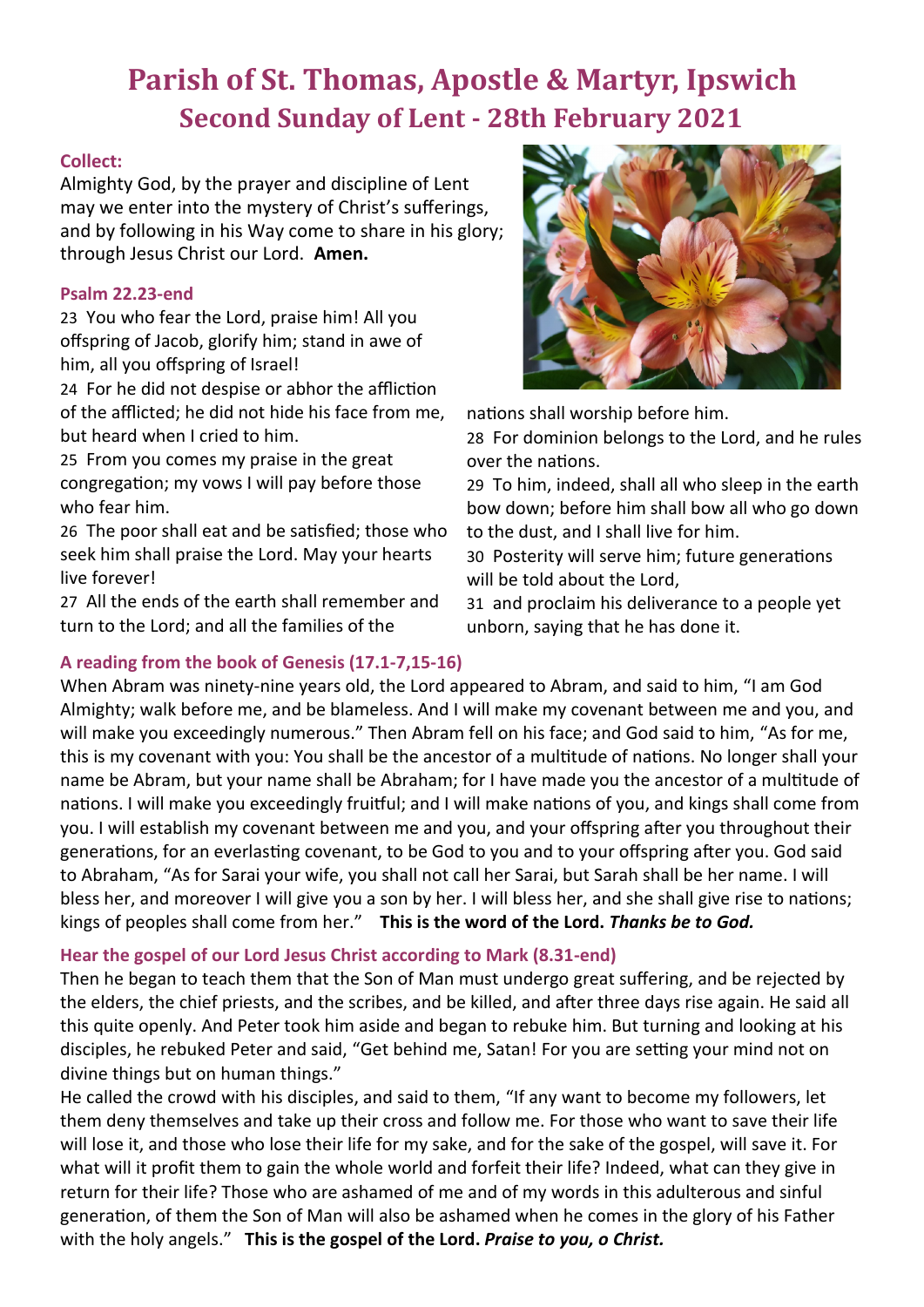#### **Reflection:**

Good Morning…. How is your Lent going so far? Things beginning to flag a little? Statistics for New Year resolutions (remember them?) suggest that most people fail within the first month. Fortunately I am not aware of any statistics for the keeping of Lenten observances, but going from my own experience, I usually find that things begin to flag a little around about the third week…..and the sense of failure begins to raise it's ugly head again! But looking at today's readings, I think that perhaps help is at hand.

The story in the book Genesis, tells us that Abram/Abraham is on a long journey – 30 years or so a journey which is not only geographical but spiritual as well, since as he journeys he is discovering and learning to trust the One God who he believes has called him out from his comfortable, but unsatisfying homeland to venture into uncharted territory. Like Noah in last week's Old Testament reading, this discovery leads to a covenant relationship with the God who is calling him. The Covenant or promise is all on God's side… there are no sanctions provided if Abram fails; in vs 1 he is told "walk before me and be blameless and I will make a covenant between me and you" and then " you shall be the ancestor of a multitude of nations" and in token of this he gets a name change.

Of course Abraham does go on to make mistakes and to fail to understand God's purposes, but each time God is faithful to his promise, and remains loyal to Abraham through thick and thin. As the years roll on Abraham learns to trust him more and more, so much so that the faithfulness of Abraham is honoured in many countries, cultures and religions in the middle east to this day. The gospel reading for this week, on the other hand, rings a much harsher tone and begins to spell out another aspect of our relationship with God….. learning to trust him in and through whatever comes, even suffering.

We find Peter, a descendant of Abraham, a son of the covenant, who knows (he thinks) a thing or two about God. But he is also on a journey of discovery… one that lasts just three years rather than thirty and is therefore much more intense than that of Abraham.

In today's reading Peter's problem is that as a son of the covenant, with several centuries of religious culture and practice behind him, he just can't bring himself to accept a suffering Messiah, he is confused and bewildered….. he so wants to trust in Jesus, but it just goes against the grain of everything that he has previously believed! He is loyal to the God of Abraham, Isaac, Jacob and Moses, who has shown his power through the mighty acts of Creation and his Glory on Mount Sinai, but he struggles to see how faith in and loyalty to this one God can lead to the cross, both for Jesus and to a lesser extent for those who follow him.

As the journey continues for Peter he begins to understand how this loyalty works, but as with Abraham, and the rest of us, he still continues to misunderstand God's purposes, and falls short at critical moments. Eventually he does discover that loyalty and faithfulness are God's great gift to humankind. That when he fails or falls, God is there to pick him up, dust him down, and set him on his way again. As a result, Peter too gets a name change.

God suffers with us, but remains loyal to his creation…….That too is part of the Majesty of God revealed to the patriarchs.

So, as we journey on with God, when we get things wrong, or misunderstand. When we seem to be just too busy or too tired, or too fed up to bother or if we seem to be flailing in our Lenten observances, let us take heart from the examples of Abraham and Peter.

God is faithful and as we learn to trust him more and more he is there to guide, sustain and enliven us, just as he was with Abraham and with Peter.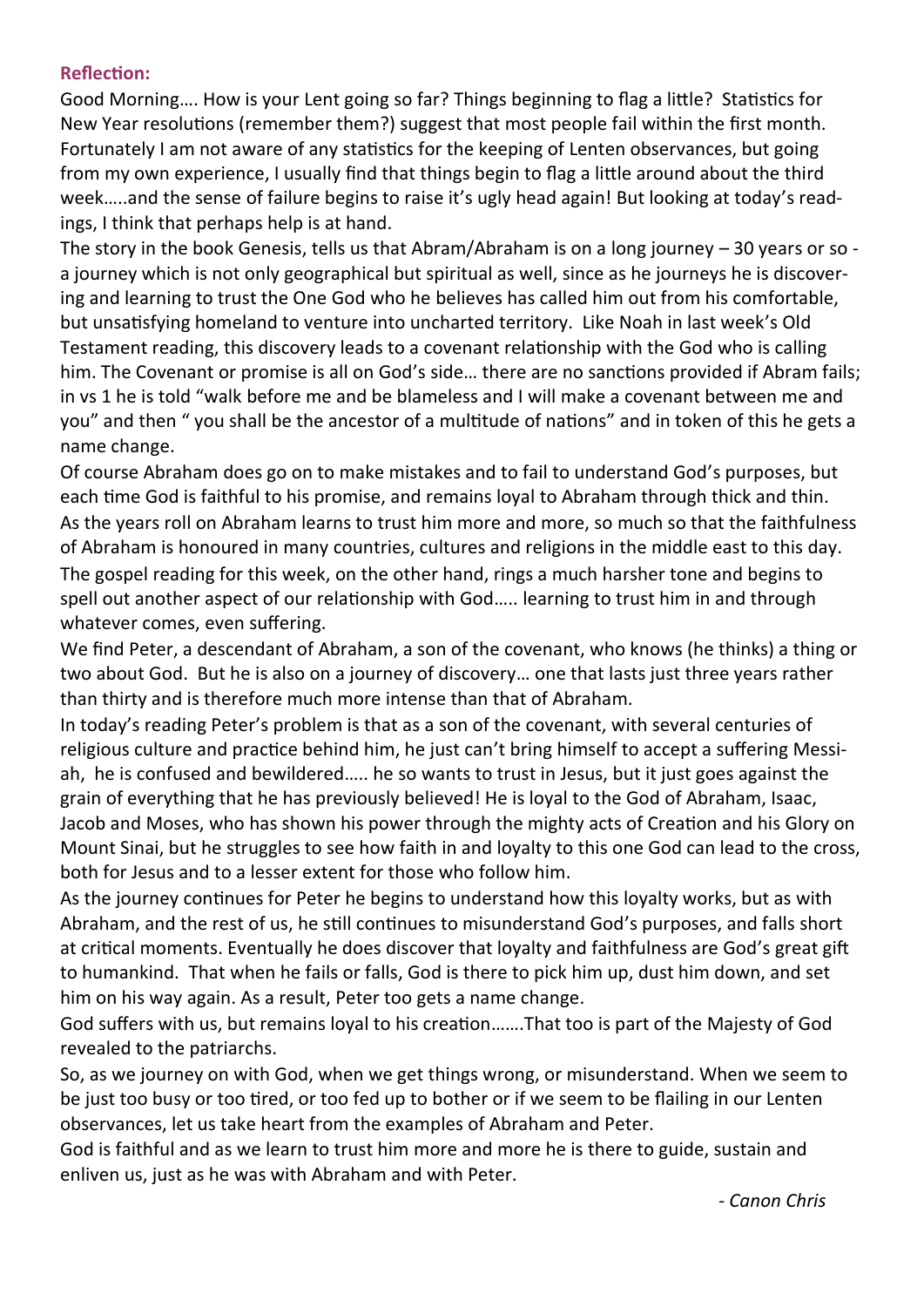## *Since we are justified by faith, we have peace with God through our Lord Jesus Christ, who has given us access to his grace.*

**The peace of the Lord be always with you.**

## **This week's hymn:**

## PILGRIM SAINTS

Great the God who gave us treasures more than jewels for our own. Saints who taught the truths of Jesus that the love of Christ be known. Great the richness of their teaching, pilgrims who were not alone.

Thanks to God, his love enduring; still he gives again anew Jesus Christ to be within us and his promises are true! Come, Lord Jesus, gentle leader, make us pilgrims following you.

Father God, when paths are steeper, mountains towering overhead; when the way is dark and slippery - none can see the way ahead. Keep us faithful, firmly trusting pilgrims on true manna fed.

> Words: Sandra Hemingbrough Tune: Regent Square

#### **A prayer for the journey of Lent**

Your Word reveals to us a simple truth, that sin entered this world through human folly in believing we could be like you, and permeated history through envy, selfishness and greed. Yet sin, which holds us tight within its grasp cannot resist a heart that is touched by your grace through Jesus Christ, cannot contend with Living Water pouring into hearts and souls. Your Word reveals to us a simple truth, that sin is defeated and we can become the people we were always meant to be, by your grace through Jesus Christ. Amen.

#### *Please pray for:*

**Those with chronic or long-term illness:** Rosemary, Eric Dickerson, Jenny, Andrew Barfield, Kathy Steele, Andrew, Peggy, Margaret Christian, Natacha, Rex & Jill, Christine, Stephen, Samantha, Jean Dominy

**\_\_\_\_\_\_\_\_\_\_\_\_\_\_\_\_\_\_\_\_\_\_\_\_\_\_\_**

**Those undergoing treatment or currently ill:** Katie, Gloria Elmer, Leslie Bloomfield, Roger Dickerson, Vicky & Matt, Dagmar, Roy

**All who are affected by the Coronavirus** in the UK and around the world: *For all who have lost their jobs due to Covid19; all who are despairing. For all who have lost their lives; the injured, the bereaved. For hospital and health care workers*

**For our government & MPs', and local councillors: for honesty in politics, for wisdom and justice for all.** For refugees across the world & diplomates and peace makers, working to end conflicts

**Those who have recently died, and their families mourning their loss:** David Baker (Eric's brother), Stephen Flewitt, Vincent Lightbody RIP



*Call this number <*— *for free*.